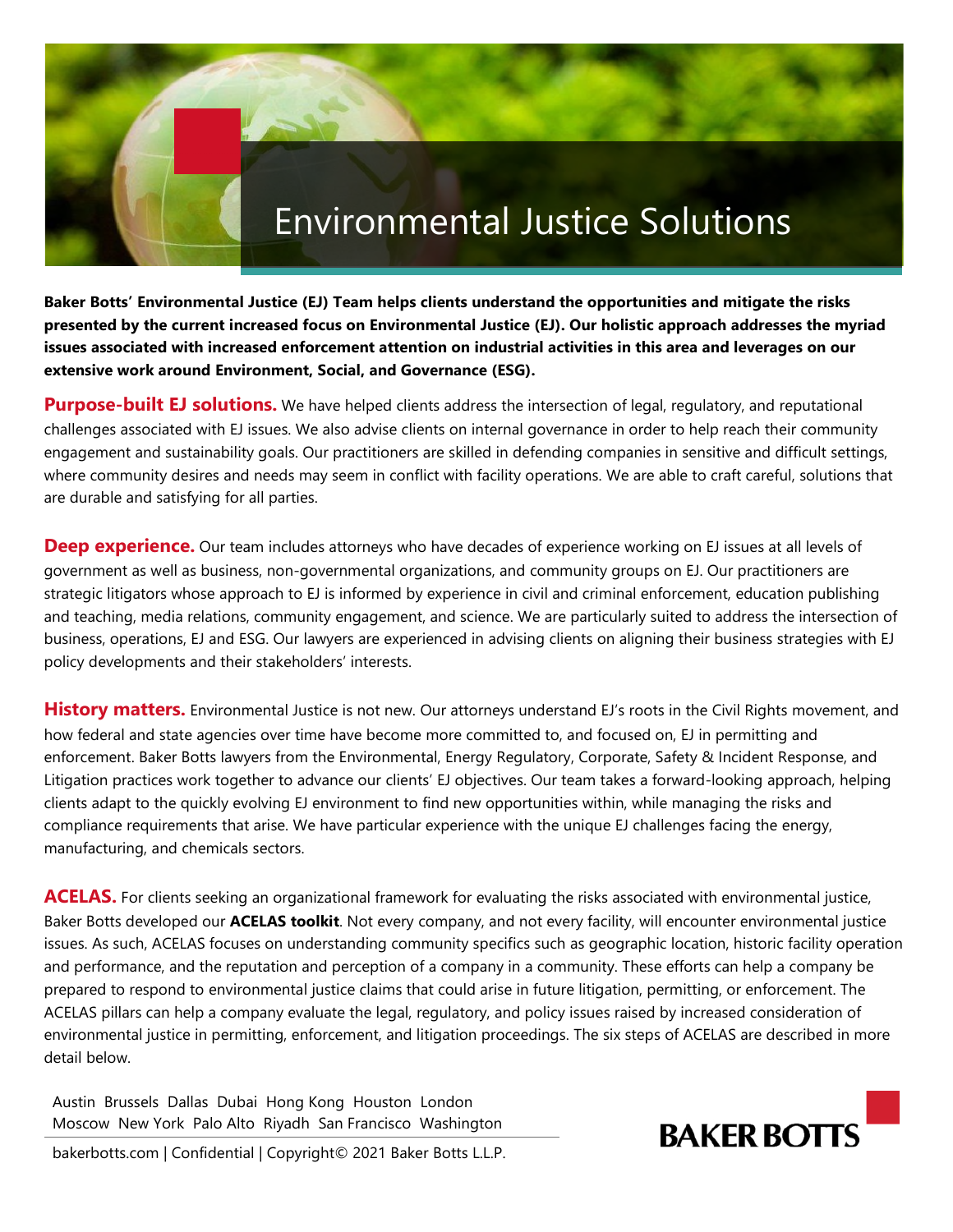## **Representative Experience**

### **EJ Strategy Development and Implementation**

- Client-customized EJ strategies
- Assist companies in forming internal and external EJ task forces
- Assess functionality and composition of community advisory panels (CAPs)
- Develop EJ elevation protocols and EJ corporate goals
- Identify corporate, operational and project-level opportunities for EJ incorporation goals
- Prepare internal EJ reporting and implementation structures, including training and coaching corporate EJ teams
- Goal setting: Internal and competitive EJ benchmarking
- Board and Investor EJ engagement
- Track EJ trends
- Strategy for EJ-focused employee programs
- **Permitting**
- Cumulative impacts
- Civil and criminal enforcement
- **Litigation**
- Supplemental environmental projects
- Media relations
- Standard operating procedures
- Auditing
- **Sampling**
- Risk assessment
- Issue tracking

#### **Select Matters**

**Global energy company** in providing training to global law department of over 300 attorneys on environmental justice issues

**Natural gas company** on counseling related to state and federal environmental justice issues associated with a potential property acquisition

**Chemical company** in evaluating its U.S. facilities on their environmental justice profile and status of their Community Advisory Panels (CAPs), with a goal to develop a corporate environmental justice goal to be deployed company wide

**Petroleum company** in developing a corporate approach to addressing environmental justice developments

**Midstream company** in evaluating community opposition to possible lateral pipeline expansion in several U.S. states

**Chemical company** in assessing effectiveness of current Community Advisory Panels, developing issue elevation protocol, and developing and socializing corporate EJ goal

**Chemical company** on offset penalties through community investment

**Freight railroad company** in connection with challenges under Title VI of the Civil Rights Act and related claims under CEQA in connection with the development of an intermodal railyard facility near the Ports of Los Angeles and Long Beach.

**Manufacturing company** in a tort suit related to groundwater contamination through engagement with EJ community and development of meaningful community project.

**Energy company** in a Civil Rights Act Title VI claim from administrative challenge to air permit.